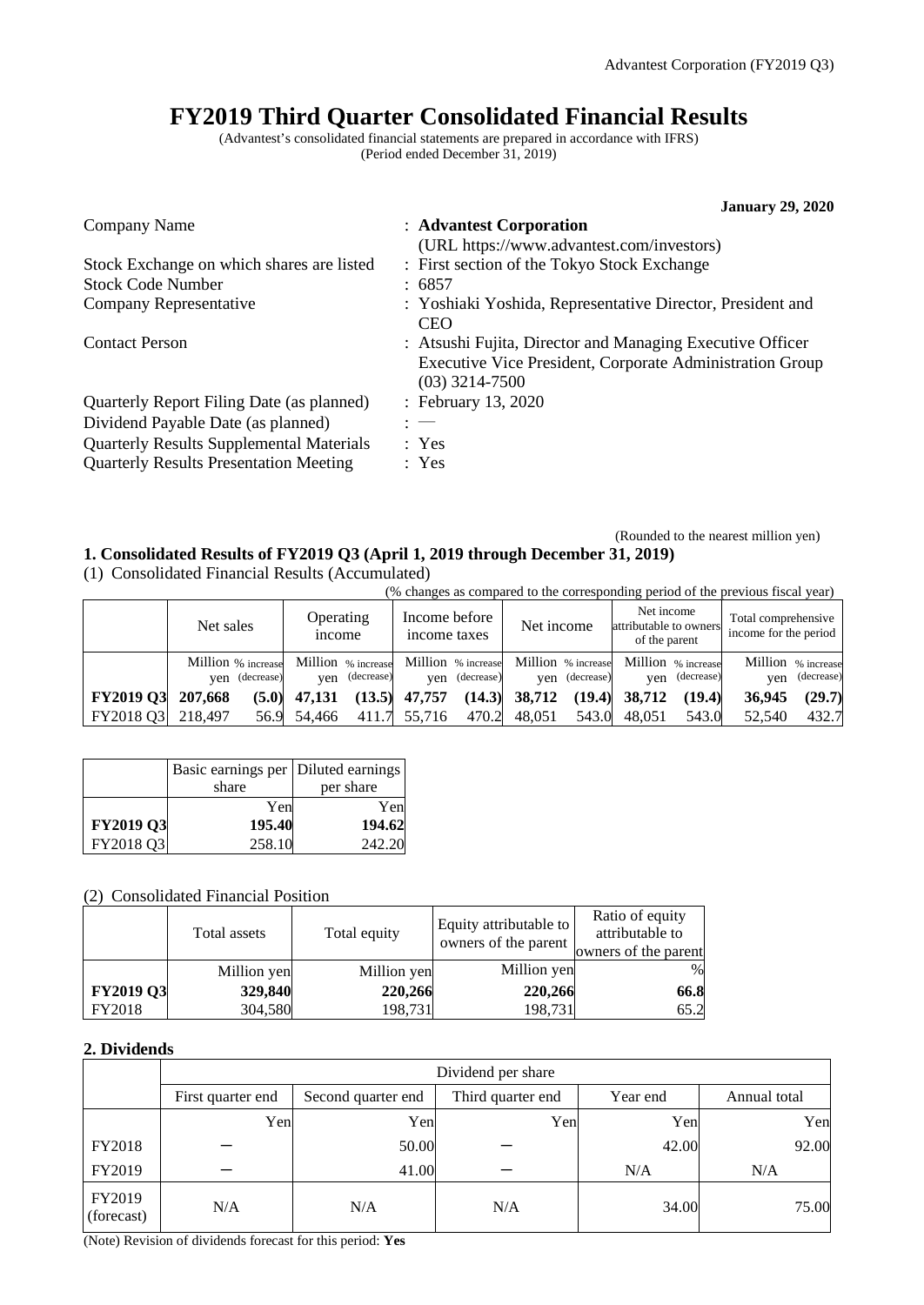$(x, a, \ldots, x, a, \ldots, a, x, a, \ldots, a)$ 

### **3. Projected Results for FY2019 (April 1, 2019 through March 31, 2020)**

|        | Income before<br>Operating income<br>Net sales<br>income taxes |                                      |        | Net income                       |        | o changes as compared to the previous risear year.<br>Net income attributable<br>to owners of the parent |        |                                      |                |                          |
|--------|----------------------------------------------------------------|--------------------------------------|--------|----------------------------------|--------|----------------------------------------------------------------------------------------------------------|--------|--------------------------------------|----------------|--------------------------|
|        |                                                                | Million % increase<br>yen (decrease) | ven    | Million % increase<br>(decrease) | ven    | Million % increase<br>(decrease)                                                                         |        | Million % increase<br>yen (decrease) | Million<br>ven | % increase<br>(decrease) |
| FY2019 | 270,000                                                        | (4.4)                                | 56,000 | (13.4)                           | 56,700 | (14.4)                                                                                                   | 49,000 | (14.0)                               | 49,000         | (14.0)                   |

(Note) Revision of earnings forecast for this period: **Yes**

For details, please refer to the (4) Near-term Prospects, page 5.

### **4. Others**

- (1) Material changes in subsidiaries during this period (changes in scope of consolidation resulting from changes in subsidiaries): None
- (2) Changes in accounting policies and accounting estimates
	- 1) Changes in accounting policies required by IFRS: Yes
	- 2) Changes arising from factors other than 1: None
	- 3) Changes in accounting estimates: None

For details, please refer to the (5) Notes to the Condensed Consolidated Financial Statements (Changes in Accounting Policies), page 13.

- (3) Number of issued and outstanding share (ordinary share):
	- 1) Number of issued and outstanding share at the end of each fiscal period (including treasury share): FY2019 Q3 199,566,770 shares; FY2018 199,566,770 shares.
	- 2) Number of treasury share at the end of each fiscal period: FY2019 Q3 1,194,725 shares; FY2018 1,732,515 shares.
	- 3) Average number of outstanding share for each period (cumulative term):

FY2019 Q3 198,111,619 shares; FY2018 Q3 186,175,205 shares.

(Note) Advantest's share (FY2019 Q3 537,830 shares, FY2018 272,446 shares), which is being kept as performance share option compensation in trust account, is included in the number of treasury share at the end of each fiscal period. Moreover, the Advantest's share that mentioned above is also included in the treasury share which is deducted during the calculation of average number of outstanding share for each period.

### **Status of Quarterly Review Procedures**

This quarterly financial results report is not subject to quarterly review procedures by independent auditors.

### **Explanation on the Appropriate Use of Future Earnings Projections and Other Special Instructions**

This document contains "forward-looking statements" that are based on Advantest's current expectations, estimates and projections. These statements include, among other things, the discussion of Advantest's business strategy, outlook and expectations as to market and business developments, production and capacity plans. Generally, these forward-looking statements can be identified by the use of forward-looking terminology such as "anticipate," "believe," "estimate," "expect," "intend," "project," "should" and similar expressions. Forward-looking statements are subject to known and unknown risks, uncertainties and other factors that may cause Advantest's actual results, levels of activity, performance or achievements to be materially different from those expressed or implied by such forward-looking statements.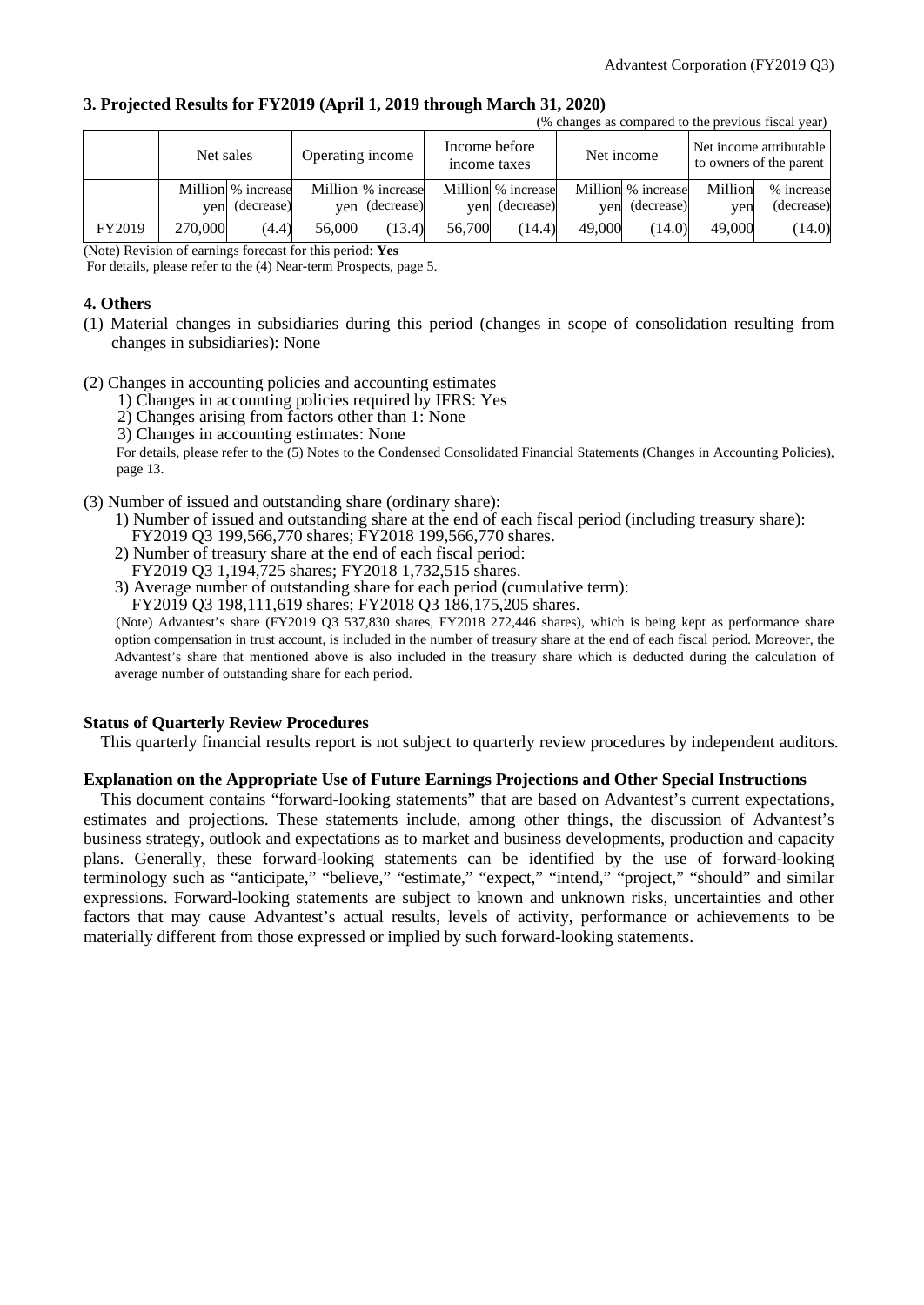# **Contents**

|                                                                                   | P. 2  |
|-----------------------------------------------------------------------------------|-------|
|                                                                                   | P. 2  |
|                                                                                   | P. 4  |
|                                                                                   | $P_4$ |
|                                                                                   | P. 5  |
|                                                                                   | P. 6  |
| (1) Condensed Consolidated Statement of Financial Position ······················ | P. 6  |
| (2) Condensed Consolidated Statement of Profit or Loss and Condensed Consolidated |       |
|                                                                                   | P. 8  |
|                                                                                   | P. 11 |
| (4) Condensed Consolidated Statement of Cash Flows                                | P. 12 |
| (5) Notes to the Condensed Consolidated Financial Statements                      | P. 13 |
|                                                                                   | P. 13 |
|                                                                                   | P. 13 |
|                                                                                   | P. 14 |
| FY2019 Third Quarter Consolidated Financial Results Overview ···················· | P. 16 |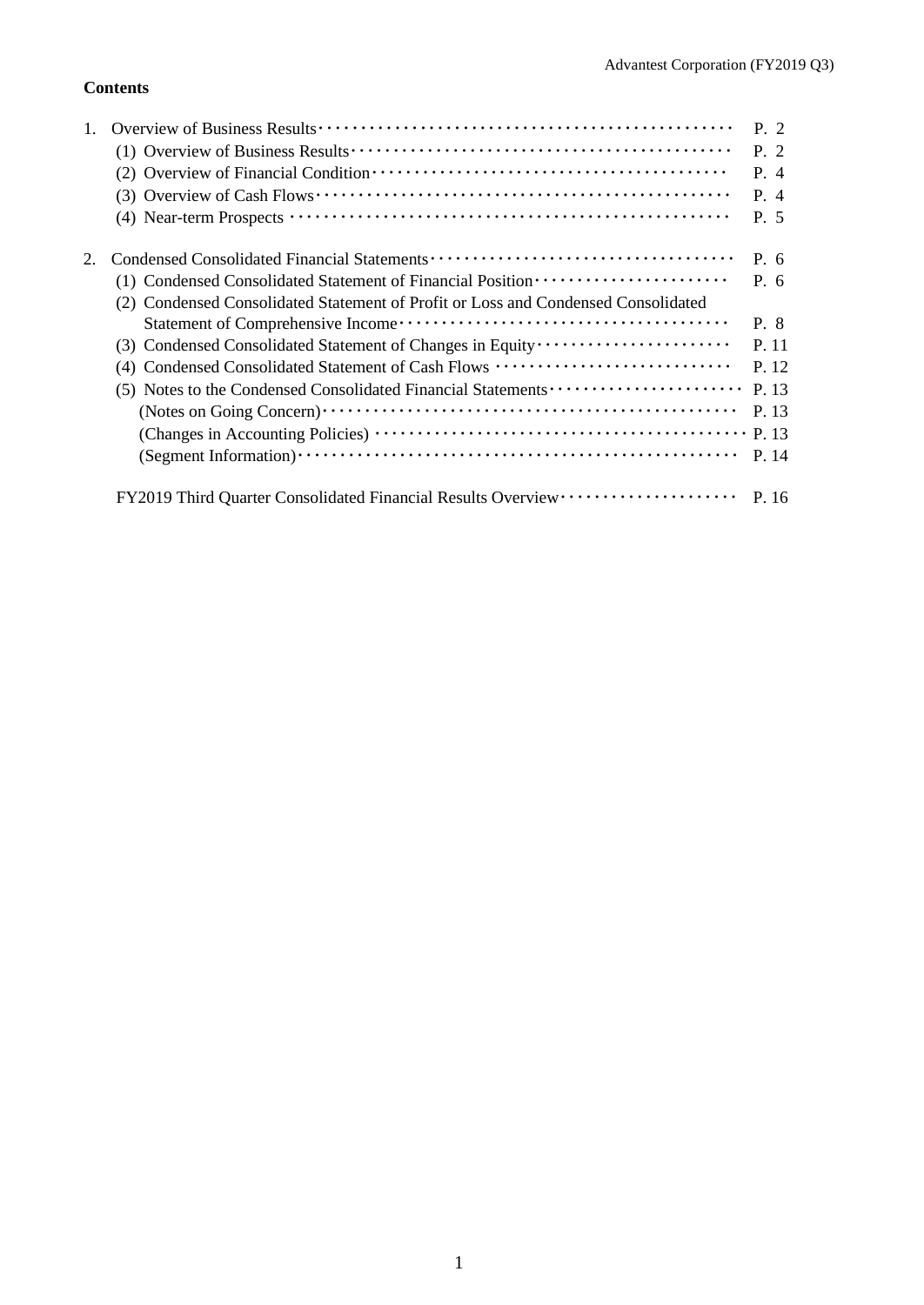### 1. Overview of Business Results

### (1) Overview of Business Results

Consolidated Financial Results of FY2019 Q3 (April 1, 2019 through December 31, 2019)

|                            |                                        |                                        | (in billion yen)                                                                                    |
|----------------------------|----------------------------------------|----------------------------------------|-----------------------------------------------------------------------------------------------------|
|                            | Nine months ended<br>December 31, 2018 | Nine months ended<br>December 31, 2019 | As compared to the<br>corresponding period of<br>the previous<br>fiscal year<br>increase (decrease) |
| Orders received            | 209.5                                  | 197.1                                  | $(5.9\%)$                                                                                           |
| Net sales                  | 218.5                                  | 207.7                                  | $(5.0\%)$                                                                                           |
| Operating income           | 54.5                                   | 47.1                                   | $(13.5\%)$                                                                                          |
| Income before income taxes | 55.7                                   | 47.8                                   | $(14.3\%)$                                                                                          |
| Net income                 | 48.1                                   | 38.7                                   | $(19.4\%)$                                                                                          |

During Advantest's nine-month period ended December 31, 2019, the upward trend of the lack of visibility in the global economy continued due to prolonged trade frictions against the backdrop of protectionist trade policies.

Amidst this economic uncertainty, end-product demand and capital investment in a wide range of industries including electronics, automobiles, and industrial equipment slumped, and semiconductor demand suffered the impact of these declines. The 2019 semiconductor market shrank, in an about-turn from the strong growth of 2018. As a result, many semiconductor manufacturers, especially in the memory sector, which has become more sensitive to inventory excesses, have been making production adjustments and reviewing their capital investment plans.

On the other hand, demand for semiconductor test equipment is influenced by not only device production volumes but also semiconductor technological evolution trends. As advanced processes enable the integration of more circuits on semiconductors, the performance of chips is improving and the importance of semiconductor reliability is increasing. As a result, semiconductor test time and the complexity of functional test are also increasing, and stimulating test equipment demand. During the nine-month period ended December 31, 2019, the accelerated movement towards development and volume production of 5G semiconductors utilizing advanced processes spurred demand for test equipment for these applications, compensating for the decline in orders and sales from other sectors that has resulted from the stagnation in the semiconductor market.

As a result, orders received were (Y) 197.1 billion (5.9% decrease in comparison to the corresponding period in the previous fiscal year) and sales were (Y) 207.7 billion (5.0% decrease in comparison to the corresponding period in the previous fiscal year). Profit also declined, mainly due to the decrease in sales: operating income was (Y) 47.1 billion (13.5% decrease in comparison to the corresponding period in the previous fiscal year), income before income taxes was (Y) 47.8 billion (14.3% decrease in comparison to the corresponding period in the previous fiscal year), and net income was (Y) 38.7 billion (19.4% decrease in comparison to the corresponding period in the previous fiscal year). Operating income in the corresponding period of the previous fiscal year included a one-time profit of approximately (Y) 3.5 billion due to the sale of fixed assets and the transition of a part of Advantest's pension system to a defined contribution pension plan.

Average currency exchange rates in the period were 1 USD to 109 JPY (110 JPY in the corresponding period of the previous fiscal year) and 1 EUR to 122 JPY (130 JPY in the corresponding period of the previous fiscal year). The percentage of net sales to overseas customers was 94.9% (95.0% in the corresponding period in the previous fiscal year).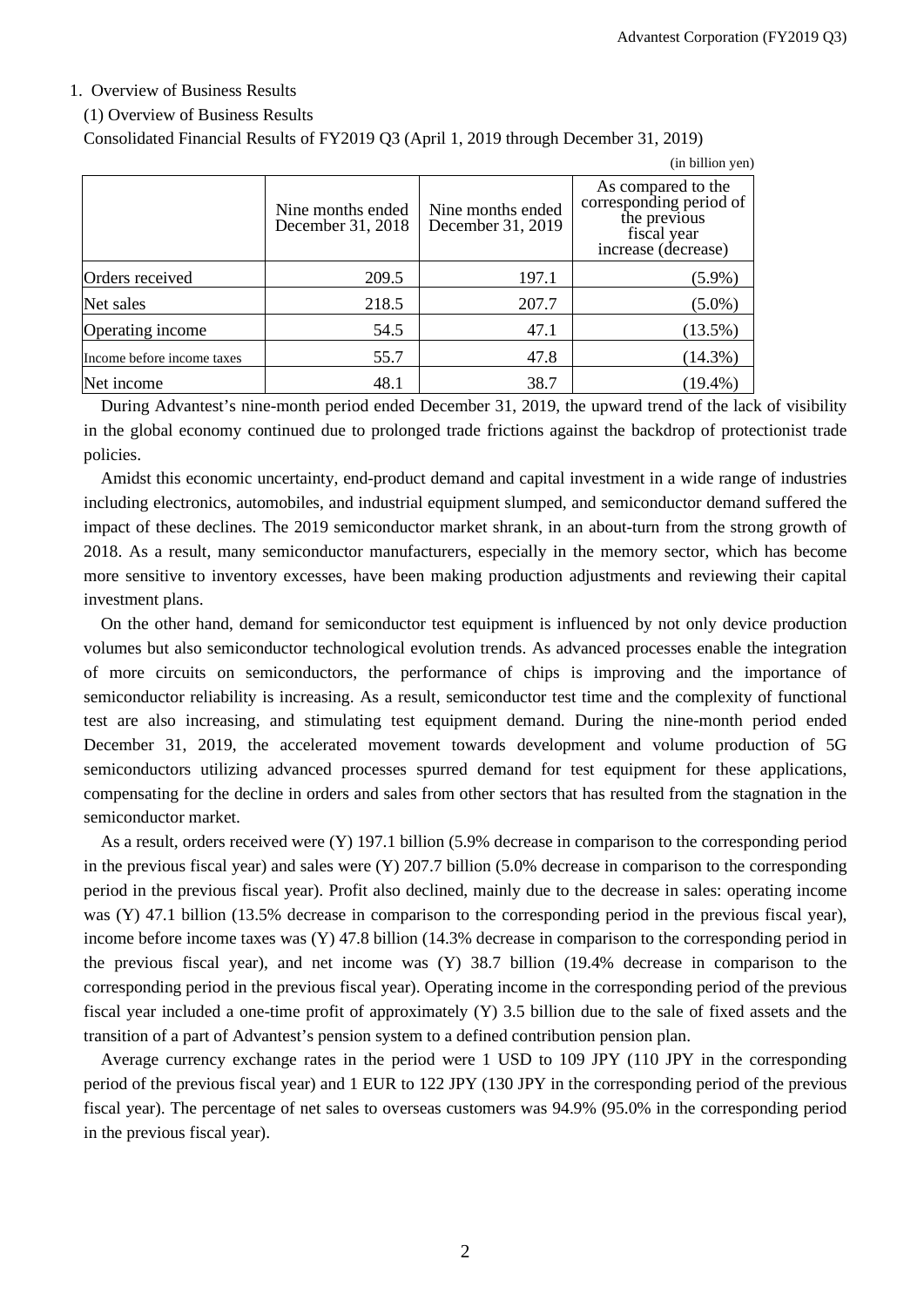Conditions of business segments are described below.

|                 |                                        |                                        | (in billion yen)                                                                                    |
|-----------------|----------------------------------------|----------------------------------------|-----------------------------------------------------------------------------------------------------|
|                 | Nine months ended<br>December 31, 2018 | Nine months ended<br>December 31, 2019 | As compared to the<br>corresponding period of<br>the previous<br>fiscal year<br>increase (decrease) |
| Orders received | 160.7                                  | 140.4                                  | (12.7%)                                                                                             |
| Net sales       | 161.9                                  | 152.2                                  | $(6.0\%)$                                                                                           |
| Segment income  | 51.1                                   | 52.1                                   | 1.9%                                                                                                |

<Semiconductor and Component Test System Segment>

In this segment, demand for new test equipment declined across many sectors, particularly memory, amid widespread declines in end-product demand. On the other hand, major manufacturers of application processors and baseband processors, which are core semiconductors for smartphones, have been actively developing nextgeneration products for 5G and preparing for their volume production. Demand for test equipment for high-end SoCs was higher than in the corresponding period of the previous year. The increased sales composition ratio of high-end SoC testers also improved profitability.

As a result of the above, orders received were (Y) 140.4 billion (12.7% decrease in comparison to the corresponding period in the previous fiscal year), net sales were (Y) 152.2 billion (6.0% decrease in comparison to the corresponding period in the previous fiscal year), and segment income was (Y) 52.1 billion (1.9% increase in comparison to the corresponding period in the previous fiscal year).

< Mechatronics System Segment>

|                       |                                        |                                        | (in billion yen)                                                                                    |
|-----------------------|----------------------------------------|----------------------------------------|-----------------------------------------------------------------------------------------------------|
|                       | Nine months ended<br>December 31, 2018 | Nine months ended<br>December 31, 2019 | As compared to the<br>corresponding period of<br>the previous<br>fiscal year<br>increase (decrease) |
| Orders received       | 28.5                                   | 23.6                                   | $(17.2\%)$                                                                                          |
| Net sales             | 32.4                                   | 26.1                                   | $(19.5\%)$                                                                                          |
| Segment income (loss) | 1.1                                    | (1.6)                                  |                                                                                                     |

In this segment, due to the impact of the deteriorating memory semiconductor market, overall demand for peripheral devices such as device interface products, which are highly correlated with memory test, lacked energy.

As a result of the above, orders received were (Y) 23.6 billion (17.2% decrease in comparison to the corresponding period in the previous fiscal year), net sales were  $(Y)$  26.1 billion (19.5% decrease in comparison to the corresponding period in the previous fiscal year), and segment loss was  $(Y)$  1.6 billion  $((Y)$ 2.7 billion declines in comparison to the corresponding period in the previous fiscal year).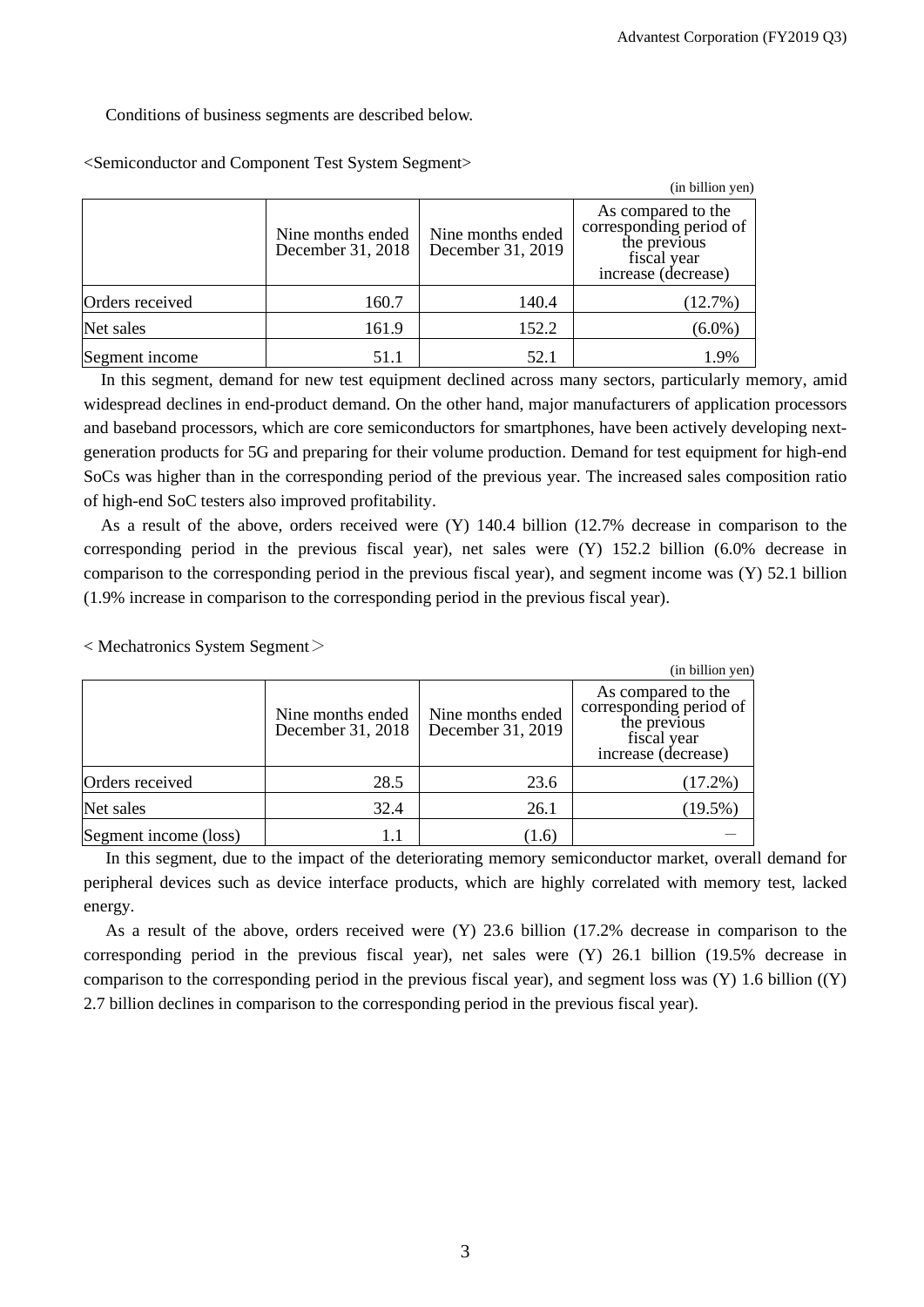|                 |                                        |                                        | (in billion yen)                                                                                    |
|-----------------|----------------------------------------|----------------------------------------|-----------------------------------------------------------------------------------------------------|
|                 | Nine months ended<br>December 31, 2018 | Nine months ended<br>December 31, 2019 | As compared to the<br>corresponding period of<br>the previous<br>fiscal year<br>increase (decrease) |
| Orders received | 20.3                                   | 33.1                                   | 63.3%                                                                                               |
| Net sales       | 24.2                                   | 29.4                                   | 21.3%                                                                                               |
| Segment income  | 4.4                                    | 3.7                                    | $(15.9\%)$                                                                                          |

<Services, Support and Others Segment>

In this segment, orders increased due to the consolidated contribution of Astronics' system-level test business, which Advantest acquired in February 2019, and synergies stemming from the Q3 growth in customer demand for this business's core products. As solid-state drives (SSDs) have become more widely used, the demand for SSD test systems has also grown. On the other hand, amortization of intangible assets increased in the form of a one-time expense associated with the transfer of the said system-level test business.

As a result of the above, orders received were (Y) 33.1 billion (63.3% increase in comparison to the corresponding period in the previous fiscal year), net sales were (Y) 29.4 billion (21.3% increase in comparison to the corresponding period in the previous fiscal year), and segment income was (Y) 3.7 billion (15.9% decrease in comparison to the corresponding period in the previous fiscal year).

### (2) Overview of Financial Condition

Total assets at December 31, 2019 were (Y) 329.8 billion, an increase of (Y) 25.3 billion compared to the fiscal year ended March 31, 2019, primarily due to an increase of (Y) 29.8 billion in cash and cash equivalents, and (Y) 8.9 billion in right-of-use assets, offsetting by a decrease of (Y) 11.2 billion in trade and other receivables, and (Y) 1.9 billion in inventories. The amount of total liabilities was (Y) 109.6 billion, an increase of (Y) 3.7 billion compared to the fiscal year ended March 31, 2019, primarily due to an increase of (Y) 8.9 billion in lease liabilities, and (Y) 1.9 billion in other current liabilities primarily due to an increase of advance receipt, offsetting by a decrease of (Y) 6.6 billion in trade and other payables. Total equity was (Y) 220.3 billion. Ratio of equity attributable to owners of the parent was 66.8%, an increase of 1.6 percentage points from March 31, 2019.

### (3) Overview of Cash Flows

Cash and cash equivalents held at December 31, 2019 were (Y) 149.8 billion, an increase of (Y) 29.8 billion from March 31, 2019. Significant cash flows during the nine-month period of this fiscal year and details are described below.

Net cash provided by operating activities was (Y) 53.9 billion (net cash inflow of (Y) 35.9 billion in the corresponding period of the previous fiscal year). This amount was primarily attributable to a decrease of (Y) 10.9 billion in trade and other receivables, a decrease of (Y) 6.3 billion in trade and other payables and adjustments of non-cash items such as depreciation and amortization in addition to the income before income taxes of (Y) 47.8 billion.

Net cash used in investing activities was (Y) 5.5 billion (net cash outflow of (Y) 2.5 billion in the corresponding period of the previous fiscal year). This amount was primarily attributable to purchases of property, plant and equipment in the amount of (Y) 4.9 billion.

Net cash used in financing activities was (Y) 17.3 billion (net cash outflow of (Y) 13.8 billion in the corresponding period of the previous fiscal year). This amount was primarily attributable to dividends paid of (Y) 16.2 billion.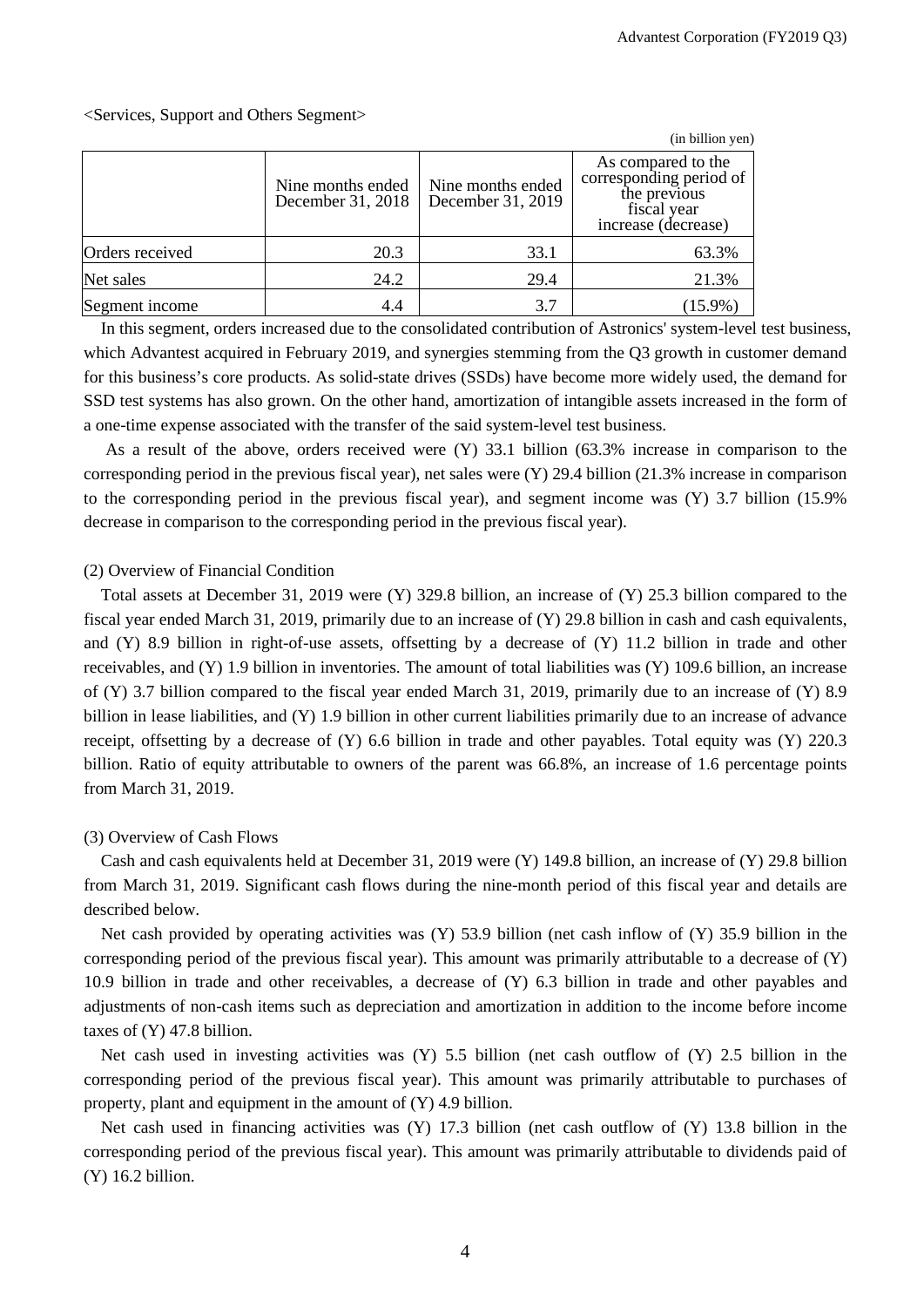(4) Near-term Prospects

In SoC test equipment, which has been the key driver of Advantest's business results in the current fiscal year, Advantest expects that the current robust market conditions will continue, but nevertheless there may be a reaction to the previous acceleration of customer investment. On the other hand, the market for memory test equipment, which has continued to lag, may be poised for recovery against the background of improvement in the device market and advances in memory semiconductor performance.

Based on these industry trends and our business results so far, Advantest is revising its full-year consolidated business forecast for the current fiscal year as follows. Orders received (Y) 270.0 billion (formerly (Y) 235.0 billion in our forecast announced in October 2019); sales (Y) 270.0 billion (formerly (Y) 247.0 billion); operating income (Y) 56.0 billion (formerly (Y) 45.0 billion); income before income taxes (Y) 56.7 billion (formerly (Y) 45.8 billion); net income (Y) 49.0 billion (formerly (Y) 36.5 billion). The above net income forecast includes the anticipated posting of deferred tax assets based on an expected future reduction in tax expenses. Our forecast for the fourth quarter of this fiscal year assumes exchange rates of 1 USD to 105 JPY and 1 EUR to 120 JPY.

Looking ahead to Advantest's business environment in the next fiscal year and beyond, the progress of the digital transformation led by 5G will stimulate the development of semiconductors with higher performance, lower power consumption, and better reliability. With the evolution of semiconductor technologies such as device miniaturization, the importance of semiconductor test will continue to increase.

Based on this outlook, in January 2020, Advantest completed the acquisition of Essai, Inc., which develops and manufactures high-performance IC sockets. The acquisition will reinforce Advantest's business base in high-precision test, which is expected to become more important in the future, and will contribute to diversifying and stabilizing its earnings base by strengthening Advantest's recurring business.

Advantest will continue to seek to realize its corporate Vision Statement of "adding customer value in an evolving semiconductor value chain" and maintain a foundation for growth, improve periodic profitability, and use capital efficiently, to achieve the targets set forth in the mid-to-long term management plan launched in FY2018.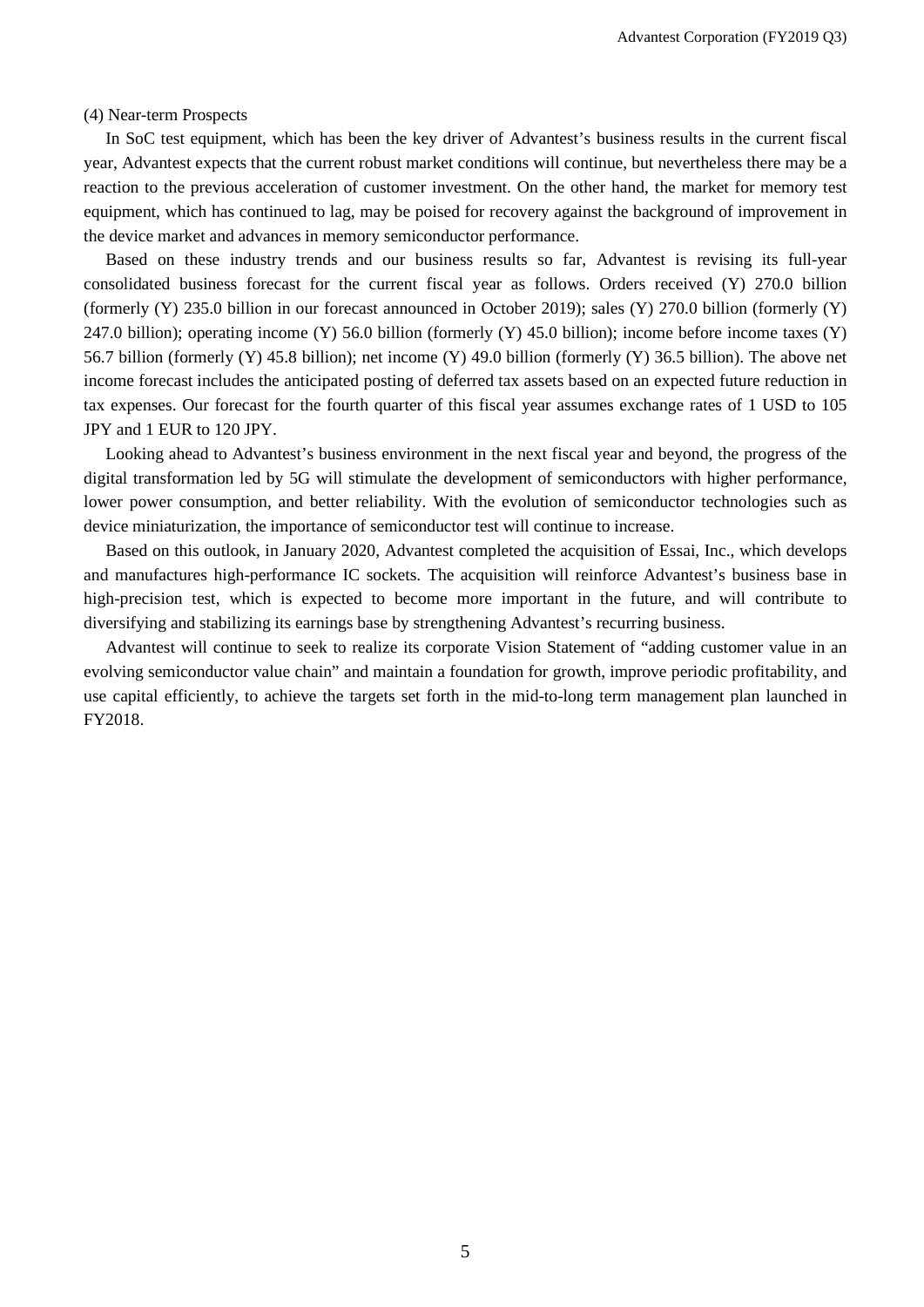### 2. Condensed Consolidated Financial Statements

(1) Condensed Consolidated Statement of Financial Position

|                                     |                | Millions of Yen   |
|-------------------------------------|----------------|-------------------|
|                                     | As of          | As of             |
|                                     | March 31, 2019 | December 31, 2019 |
| Assets                              |                |                   |
| Current assets                      |                |                   |
| Cash and cash equivalents           | 119,943        | 149,789           |
| Trade and other receivables         | 51,786         | 40,548            |
| Inventories                         | 57,099         | 55,244            |
| Other current assets                | 4,423          | 4,608             |
| Subtotal                            | 233,251        | 250,189           |
| Assets held for sale                |                | 199               |
| Total current assets                | 233,251        | 250,388           |
| Non-current assets                  |                |                   |
| Property, plant and equipment, net  | 30,786         | 31,030            |
| Right-of-use assets                 |                | 8,873             |
| Goodwill and intangible assets, net | 26,119         | 25,211            |
| Other financial assets              | 2,861          | 3,134             |
| Deferred tax assets                 | 11,209         | 11,035            |
| Other non-current assets            | 354            | 169               |
| Total non-current assets            | 71,329         | 79,452            |
| Total assets                        | 304,580        | 329,840           |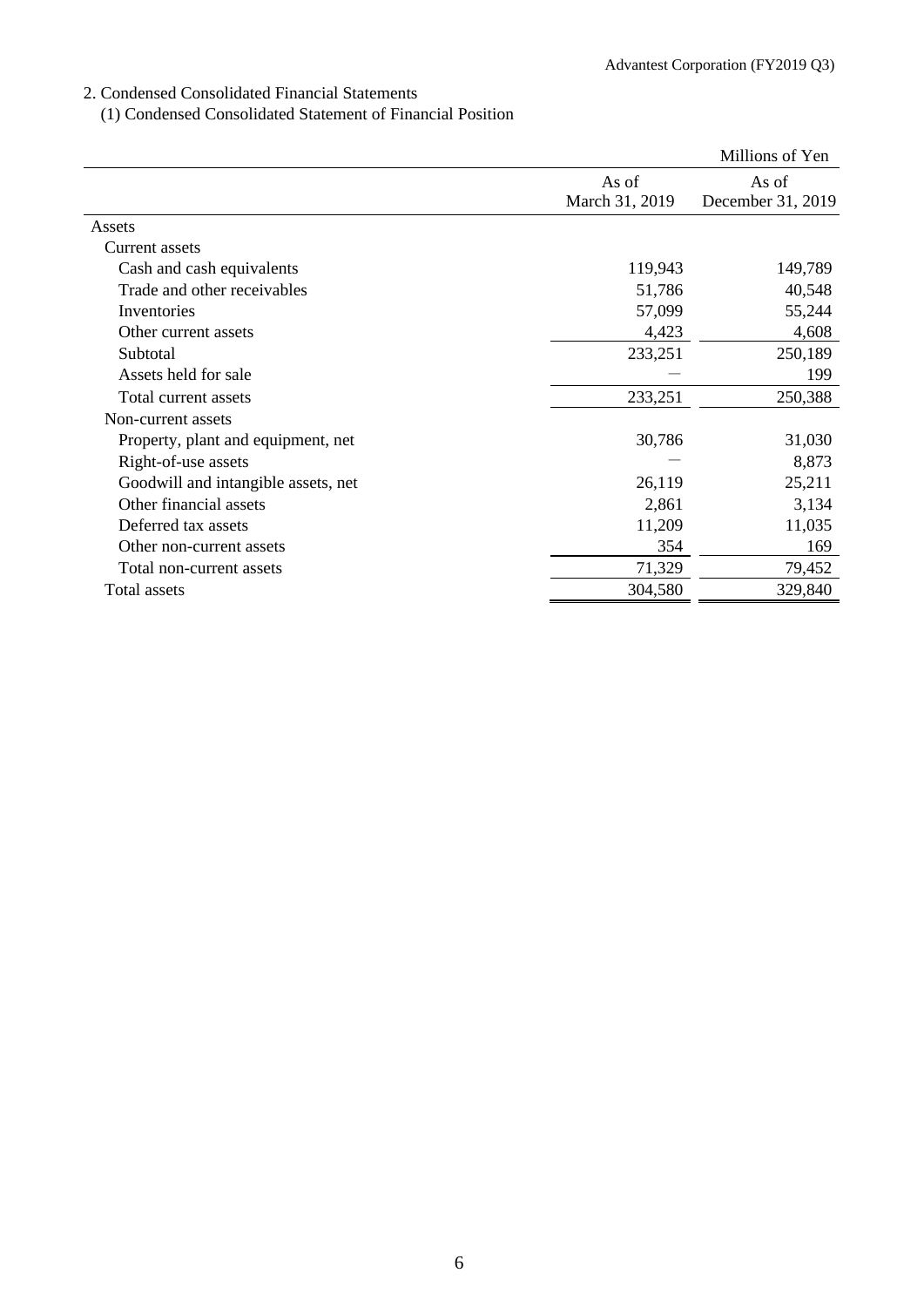|                                |                | Millions of Yen   |
|--------------------------------|----------------|-------------------|
|                                | As of          | As of             |
|                                | March 31, 2019 | December 31, 2019 |
| Liabilities and Equity         |                |                   |
| Liabilities                    |                |                   |
| <b>Current liabilities</b>     |                |                   |
| Trade and other payables       | 43,942         | 37,314            |
| Income tax payables            | 8,650          | 6,520             |
| Provisions                     | 2,886          | 2,900             |
| Lease liabilities              |                | 2,019             |
| Other financial liabilities    | 905            | 2,655             |
| Other current liabilities      | 6,465          | 8,353             |
| Total current liabilities      | 62,848         | 59,761            |
| Non-current liabilities        |                |                   |
| Lease liabilities              |                | 6,927             |
| Retirement benefit liabilities | 37,528         | 38,290            |
| Deferred tax liabilities       | 1,680          | 1,216             |
| Other non-current liabilities  | 3,793          | 3,380             |
| Total non-current liabilities  | 43,001         | 49,813            |
| <b>Total liabilities</b>       | 105,849        | 109,574           |
| Equity                         |                |                   |
| Share capital                  | 32,363         | 32,363            |
| Share premium                  | 43,018         | 43,241            |
| Treasury shares                | (6,262)        | (4,340)           |
| Retained earnings              | 125,927        | 147,195           |
| Other components of equity     | 3,685          | 1,807             |
| Total equity attributable to   | 198,731        | 220,266           |
| owners of the parent           |                |                   |
| Total equity                   | 198,731        | 220,266           |
| Total liabilities and equity   | 304,580        | 329,840           |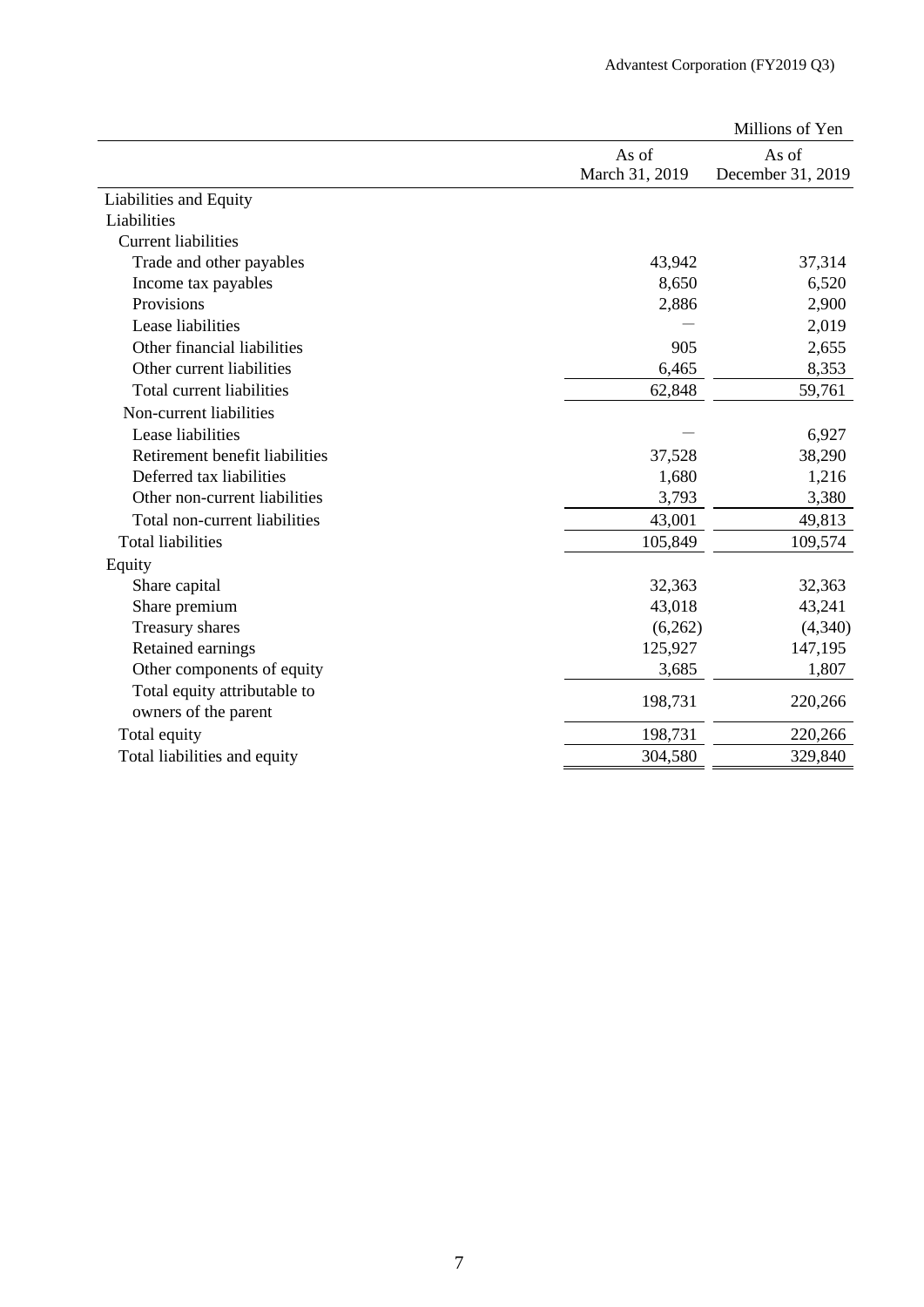(2) Condensed Consolidated Statement of Profit or Loss and Condensed Consolidated Statement of Comprehensive Income

# Condensed Consolidated Statement of Profit or Loss

|                                                 |                                        | Millions of Yen                        |
|-------------------------------------------------|----------------------------------------|----------------------------------------|
|                                                 | Nine months ended<br>December 31, 2018 | Nine months ended<br>December 31, 2019 |
| Net sales                                       | 218,497                                | 207,668                                |
| Cost of sales                                   | (98, 869)                              | (87, 889)                              |
| Gross profit                                    | 119,628                                | 119,779                                |
| Selling, general and<br>administrative expenses | (68, 841)                              | (72,509)                               |
| Other income                                    | 3,757                                  | 224                                    |
| Other expenses                                  | (78)                                   | (363)                                  |
| Operating income                                | 54,466                                 | 47,131                                 |
| Financial income                                | 1,317                                  | 743                                    |
| Financial expenses                              | (67)                                   | (117)                                  |
| Income before income taxes                      | 55,716                                 | 47,757                                 |
| Income taxes                                    | (7,665)                                | (9,045)                                |
| Net income                                      | 48,051                                 | 38,712                                 |
| Net income attributable to:                     |                                        |                                        |
| Owners of the parent                            | 48,051                                 | 38,712                                 |
| Earnings per share:                             |                                        | Yen                                    |
| <b>Basic</b>                                    | 258.10                                 | 195.40                                 |
| Diluted                                         | 242.20                                 | 194.62                                 |
|                                                 |                                        |                                        |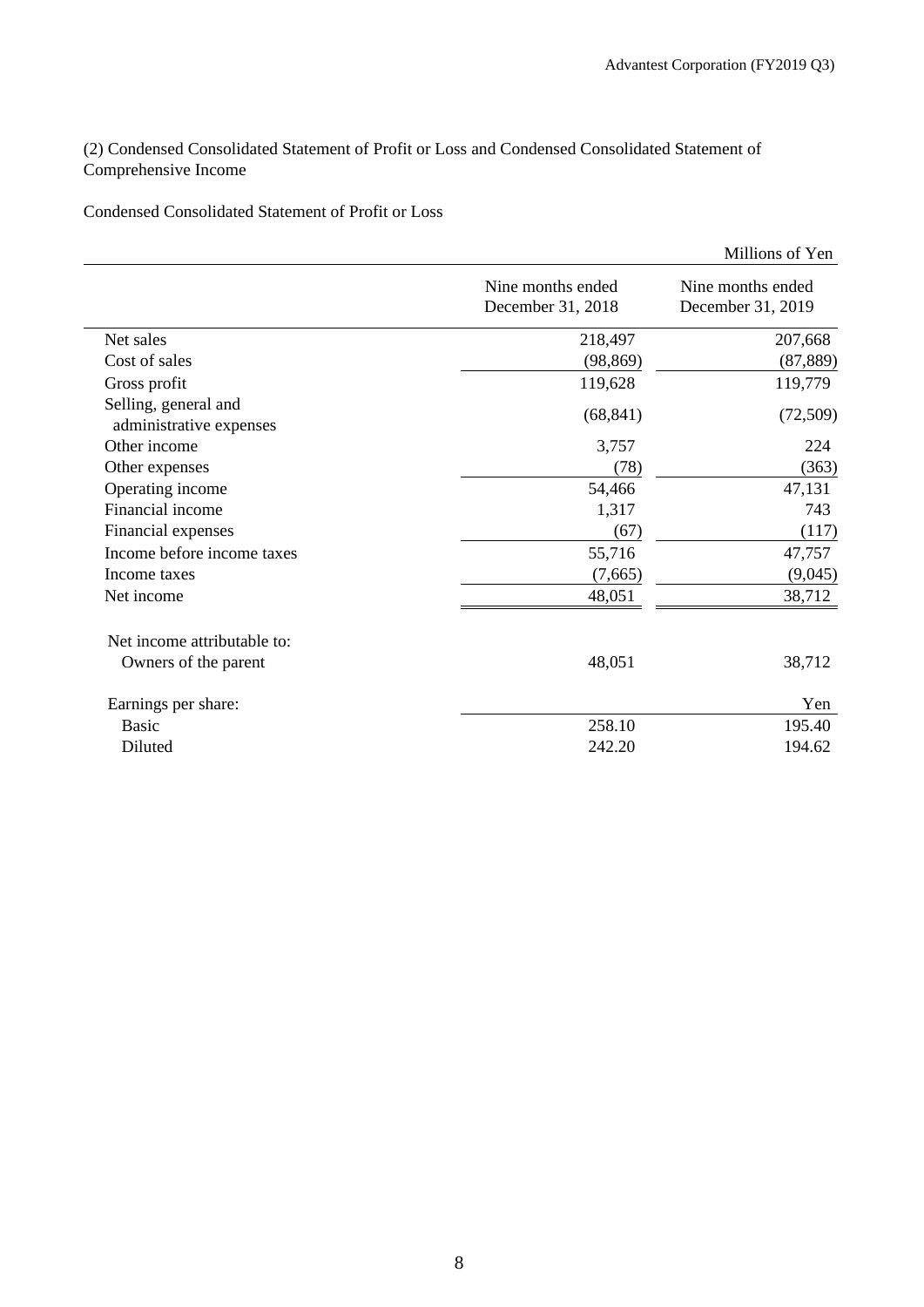|                                                 |                                         | Millions of Yen                         |
|-------------------------------------------------|-----------------------------------------|-----------------------------------------|
|                                                 | Three months ended<br>December 31, 2018 | Three months ended<br>December 31, 2019 |
| Net sales                                       | 74,920                                  | 69,917                                  |
| Cost of sales                                   | (32, 397)                               | (30, 509)                               |
| Gross profit                                    | 42,523                                  | 39,408                                  |
| Selling, general and<br>administrative expenses | (24, 445)                               | (24,940)                                |
| Other income                                    | 2,648                                   | 120                                     |
| Other expenses                                  | (23)                                    | (335)                                   |
| Operating income                                | 20,703                                  | 14,253                                  |
| Financial income                                | 271                                     | 267                                     |
| Financial expenses                              | (355)                                   | (42)                                    |
| Income before income taxes                      | 20,619                                  | 14,478                                  |
| Income taxes                                    | (2,717)                                 | (2,538)                                 |
| Net income                                      | 17,902                                  | 11,940                                  |
| Net income attributable to:                     |                                         |                                         |
| Owners of the parent                            | 17,902                                  | 11,940                                  |
| Earnings per share:                             |                                         | Yen                                     |
| <b>Basic</b>                                    | 92.37                                   | 60.21                                   |
| Diluted                                         | 90.51                                   | 59.92                                   |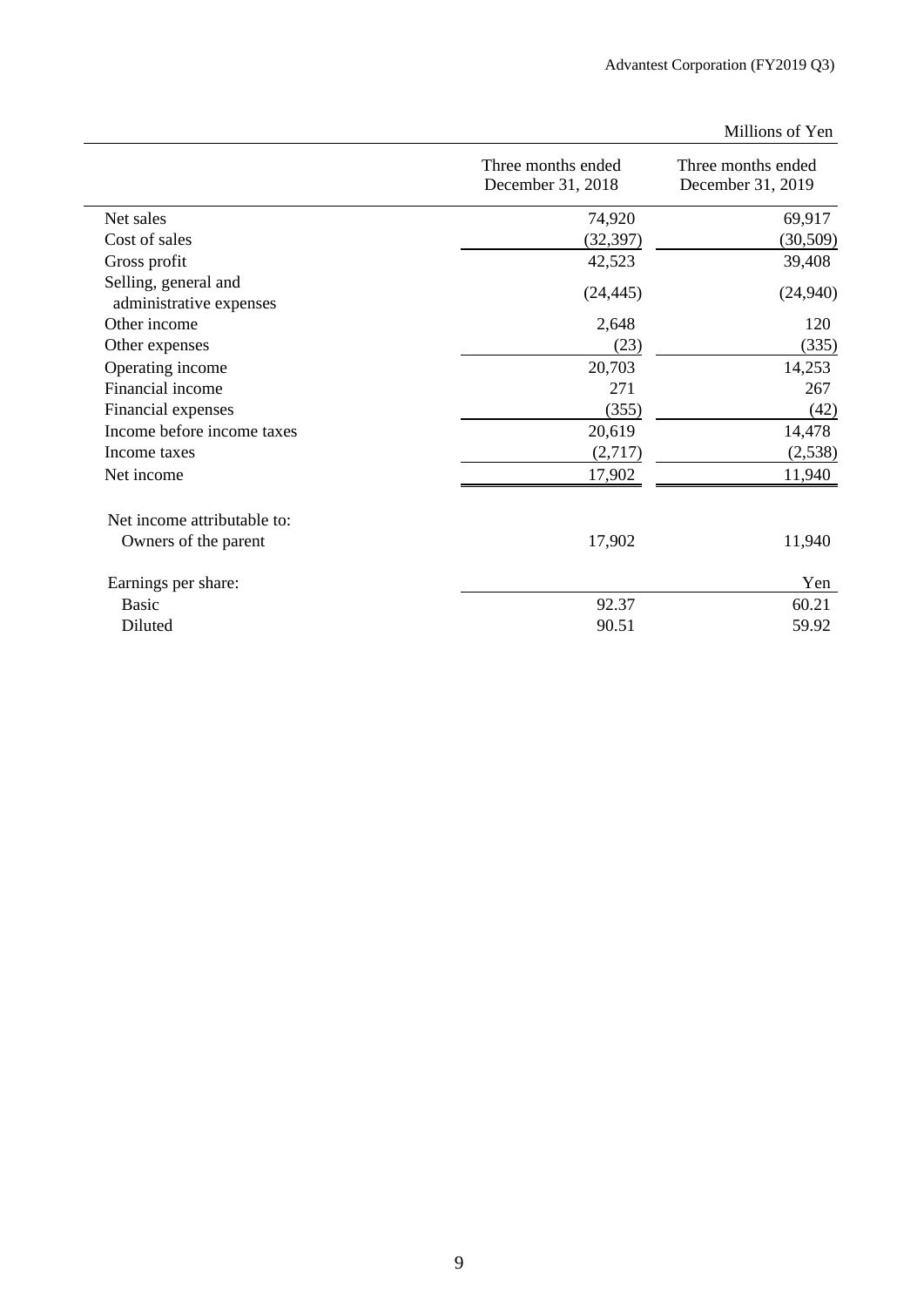|                                                                                                                 |                                        | Millions of Yen                        |
|-----------------------------------------------------------------------------------------------------------------|----------------------------------------|----------------------------------------|
|                                                                                                                 | Nine months ended<br>December 31, 2018 | Nine months ended<br>December 31, 2019 |
| Net income                                                                                                      | 48,051                                 | 38,712                                 |
| Other comprehensive income (loss), net of tax                                                                   |                                        |                                        |
| Items that will not be reclassified to profit or loss                                                           |                                        |                                        |
| Remeasurements of defined benefit pension plan                                                                  | 2,093                                  |                                        |
| Net change in fair value measurements of equity instruments<br>at fair value through other comprehensive income | 37                                     | (17)                                   |
| Items that may be subsequently reclassified to profit or loss                                                   |                                        |                                        |
| Exchange differences on translation of foreign operations                                                       | 2,359                                  | (1,750)                                |
| Total other comprehensive income (loss)                                                                         | 4,489                                  | (1,767)                                |
| Total comprehensive income for the period                                                                       | 52,540                                 | 36,945                                 |
| Comprehensive income attributable to:<br>Owners of the parent                                                   | 52,540                                 | 36,945                                 |

# Condensed Consolidated Statement of Comprehensive Income

|                                                               |                    | Millions of Yen    |
|---------------------------------------------------------------|--------------------|--------------------|
|                                                               | Three months ended | Three months ended |
|                                                               | December 31, 2018  | December 31, 2019  |
| Net income                                                    | 17,902             | 11,940             |
| Other comprehensive income (loss), net of tax                 |                    |                    |
| Items that will not be reclassified to profit or loss         |                    |                    |
| Remeasurements of defined benefit pension plan                | 2,093              |                    |
| Net change in fair value measurements of equity instruments   |                    | $\Omega$           |
| at fair value through other comprehensive income              |                    |                    |
| Items that may be subsequently reclassified to profit or loss |                    |                    |
| Exchange differences on translation of foreign operations     | (2, 463)           | 2,422              |
| Total other comprehensive income (loss)                       | (370)              | 2,422              |
| Total comprehensive income for the period                     | 17,532             | 14,362             |
|                                                               |                    |                    |
| Comprehensive income attributable to:                         |                    |                    |
| Owners of the parent                                          | 17,532             | 14,362             |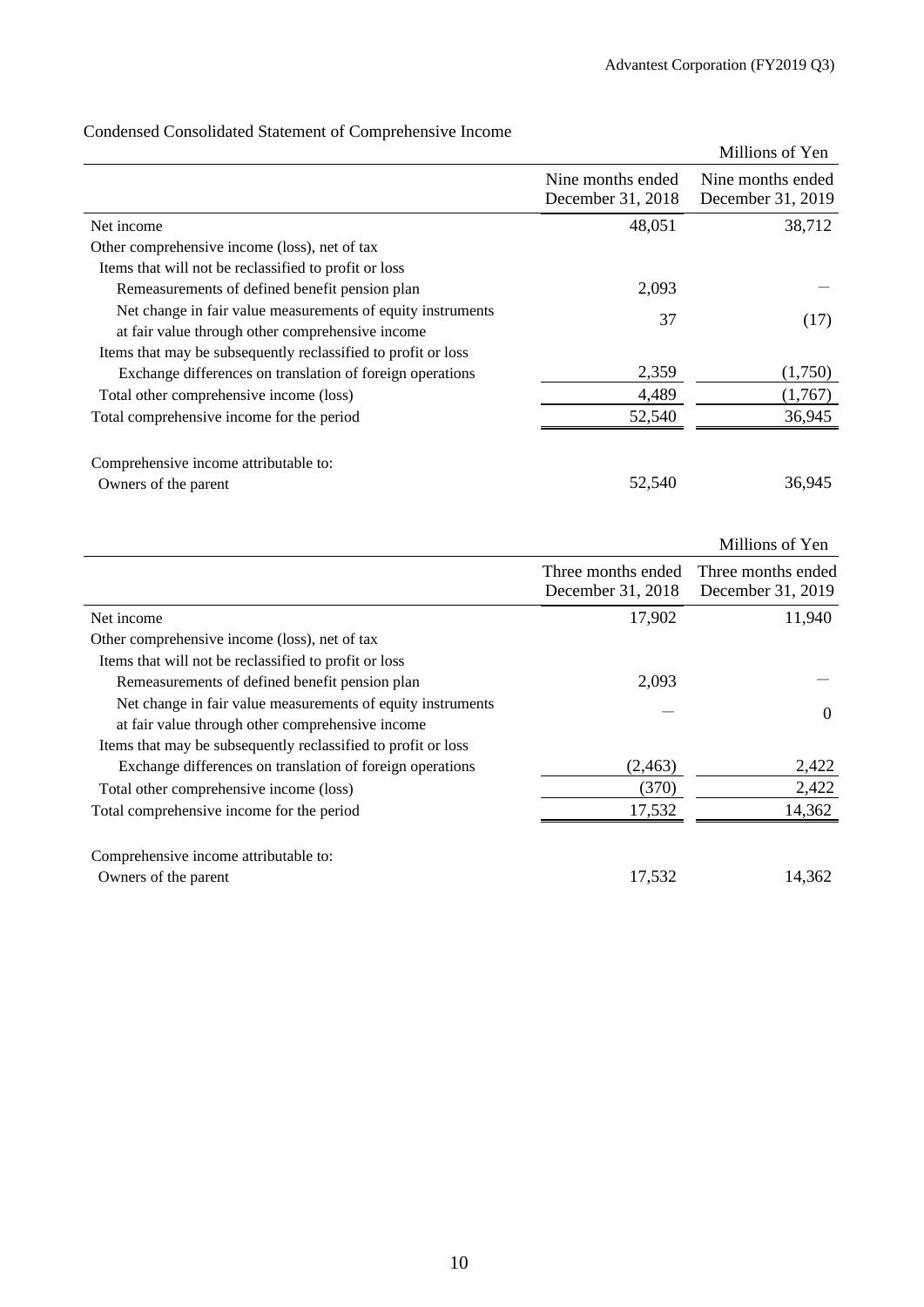# (3) Condensed Consolidated Statement of Changes in Equity

# Nine months ended December 31, 2018

|                                                                  |                  |                  |                                             |                      |                                  |          | Millions of Yen |
|------------------------------------------------------------------|------------------|------------------|---------------------------------------------|----------------------|----------------------------------|----------|-----------------|
|                                                                  |                  |                  | Equity attributable to owners of the parent |                      |                                  |          |                 |
|                                                                  | Share<br>capital | Share<br>premium | Treasury<br>shares                          | Retained<br>earnings | Other<br>components<br>of equity | Total    | Total<br>Equity |
| Balance as of April 1, 2018                                      | 32,363           | 43,466           | (77, 724)                                   | 125,204              | 1,301                            | 124,610  | 124,610         |
| Impact of change in accounting<br>policy                         |                  |                  |                                             | 788                  |                                  | 788      | 788             |
| Beginning balance as of April 1,<br>2018 (restated)              | 32,363           | 43,466           | (77, 724)                                   | 125,992              | 1,301                            | 125,398  | 125,398         |
| Net income                                                       |                  |                  |                                             | 48,051               |                                  | 48,051   | 48,051          |
| Other comprehensive income,<br>net of tax                        |                  |                  |                                             |                      | 4,489                            | 4,489    | 4,489           |
| Total comprehensive income for<br>the period                     |                  |                  |                                             | 48,051               | 4,489                            | 52,540   | 52,540          |
| Purchase of treasury shares                                      |                  |                  | (737)                                       |                      |                                  | (737)    | (737)           |
| Disposal of treasury shares                                      |                  | (99)             | 1,033                                       | (557)                |                                  | 377      | 377             |
| Conversion of convertible bonds                                  |                  | (576)            | 56,079                                      | (31, 453)            |                                  | 24,050   | 24,050          |
| Dividends                                                        |                  |                  |                                             | (13,806)             |                                  | (13,806) | (13,806)        |
| Share-based payments                                             |                  | 318              |                                             |                      |                                  | 318      | 318             |
| Transfer from other components<br>of equity to retained earnings |                  |                  |                                             | 2,093                | (2,093)                          |          |                 |
| Total transactions with the<br>owners                            |                  | (357)            | 56,375                                      | (43, 723)            | (2,093)                          | 10,202   | 10,202          |
| Balance as of December 31, 2018                                  | 32,363           | 43,109           | (21, 349)                                   | 130,320              | 3,697                            | 188,140  | 188,140         |

# Nine months ended December 31, 2019

Millions of Yen

|                                                                  | Share<br>capital | <b>Share</b><br>premium | Treasury<br>shares | Retained<br>earnings | Other<br>components<br>of equity | Total     | Total<br>Equity |
|------------------------------------------------------------------|------------------|-------------------------|--------------------|----------------------|----------------------------------|-----------|-----------------|
| Balance as of April 1, 2019                                      | 32,363           | 43,018                  | (6,262)            | 125,927              | 3,685                            | 198,731   | 198,731         |
| Net income                                                       |                  |                         |                    | 38,712               |                                  | 38,712    | 38,712          |
| Other comprehensive income,<br>net of tax                        |                  |                         |                    |                      | (1,767)                          | (1,767)   | (1,767)         |
| Total comprehensive income for<br>the period                     |                  |                         |                    | 38,712               | (1,767)                          | 36,945    | 36,945          |
| Purchase of treasury shares                                      |                  |                         | (1,122)            |                      |                                  | (1,122)   | (1,122)         |
| Disposal of treasury shares                                      |                  | (299)                   | 3,044              | (1,116)              |                                  | 1,629     | 1,629           |
| Dividends                                                        |                  |                         |                    | (16, 439)            |                                  | (16, 439) | (16, 439)       |
| Share-based payments                                             |                  | 522                     |                    |                      |                                  | 522       | 522             |
| Transfer from other components<br>of equity to retained earnings |                  |                         |                    | 111                  | (111)                            |           |                 |
| Total transactions with the<br>owners                            |                  | 223                     | 1,922              | (17, 444)            | (111)                            | (15, 410) | (15, 410)       |
| Balance as of December 31, 2019                                  | 32,363           | 43,241                  | (4,340)            | 147,195              | 1,807                            | 220,266   | 220,266         |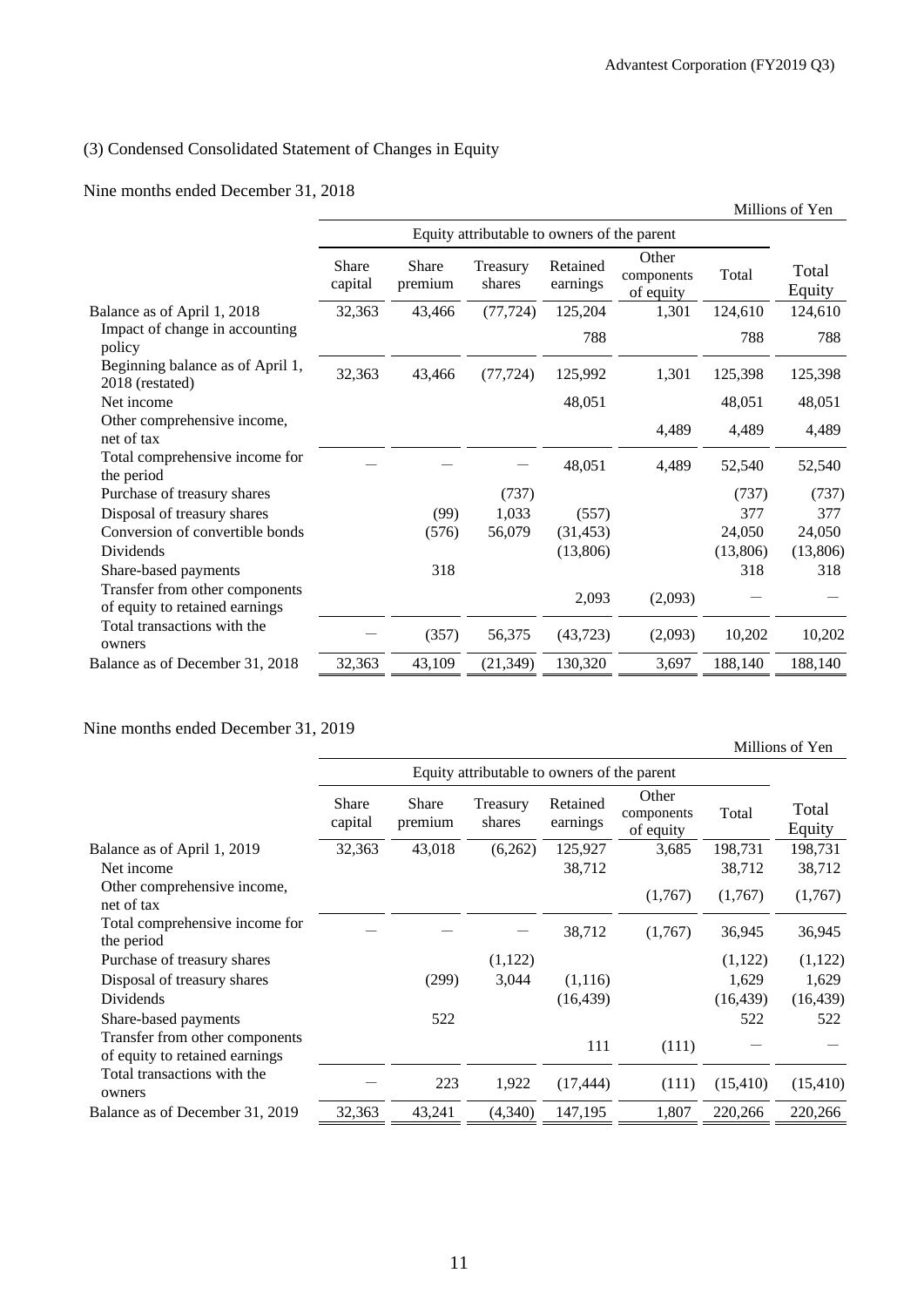(4)Condensed Consolidated Statement of Cash Flows

|                                                                  |                                        | Millions of Yen                        |
|------------------------------------------------------------------|----------------------------------------|----------------------------------------|
|                                                                  | Nine months ended<br>December 31, 2018 | Nine months ended<br>December 31, 2019 |
|                                                                  |                                        |                                        |
| Cash flows from operating activities:                            |                                        |                                        |
| Income before income taxes                                       | 55,716                                 | 47,757                                 |
| Adjustments to reconcile income before income taxes              |                                        |                                        |
| to net cash provided by (used in) operating activities:          |                                        |                                        |
| Depreciation and amortization                                    | 3,696                                  | 6,729                                  |
| Changes in assets and liabilities:                               |                                        |                                        |
| Trade and other receivables                                      | (11, 494)                              | 10,906                                 |
| Inventories                                                      | (7,014)                                | 1,520                                  |
| Trade and other payables                                         | (301)                                  | (6,323)                                |
| Warranty provisions                                              | (469)                                  | 18                                     |
| Deposits received                                                | 1,914                                  | 1,705                                  |
| Advance receipt                                                  | 1,045                                  | 1,739                                  |
| Retirement benefit liabilities                                   | (5,352)                                | 1,129                                  |
| Other                                                            | 2,868                                  | (879)                                  |
| Subtotal                                                         | 40,609                                 | 64,301                                 |
| Interest and dividends received                                  | 758                                    | 703                                    |
| Interest paid                                                    | (3)                                    | (118)                                  |
| Income taxes paid                                                | (5,506)                                | (11,007)                               |
|                                                                  |                                        |                                        |
| Net cash provided by (used in) operating activities              | 35,858                                 | 53,879                                 |
| Cash flows from investing activities:                            |                                        |                                        |
| Proceeds from sale of equity instruments                         |                                        | 111                                    |
| Purchases of equity instruments                                  | (384)                                  |                                        |
| Purchases of debt instruments                                    |                                        | (548)                                  |
|                                                                  | 1,921                                  |                                        |
| Proceeds from sale of property, plant and equipment              |                                        | 68                                     |
| Purchases of property, plant and equipment                       | (3,839)                                | (4,903)                                |
| Purchases of intangible assets                                   | (261)                                  | (295)                                  |
| Other                                                            | 20                                     | 30                                     |
| Net cash provided by (used in) investing activities              | (2,543)                                | (5,537)                                |
| Cash flows from financing activities:                            |                                        |                                        |
| Proceeds from disposal of treasury shares                        | 377                                    | 1,630                                  |
| Purchases of treasury shares                                     | (737)                                  |                                        |
| Dividends paid                                                   | (13, 451)                              | (1,122)<br>(16, 217)                   |
|                                                                  |                                        |                                        |
| Payments for lease liabilities<br>Other                          | (3)                                    | (1,549)                                |
|                                                                  |                                        |                                        |
| Net cash provided by (used in) financing activities              | (13, 814)                              | (17,258)                               |
| Net effect of exchange rate changes on cash and cash equivalents | 1,304                                  | (1,238)                                |
| Net change in cash and cash equivalents                          | 20,805                                 | 29,846                                 |
| Cash and cash equivalents at the beginning of period             | 103,973                                | 119,943                                |
| Cash and cash equivalents at the end of period                   | 124,778                                | 149,789                                |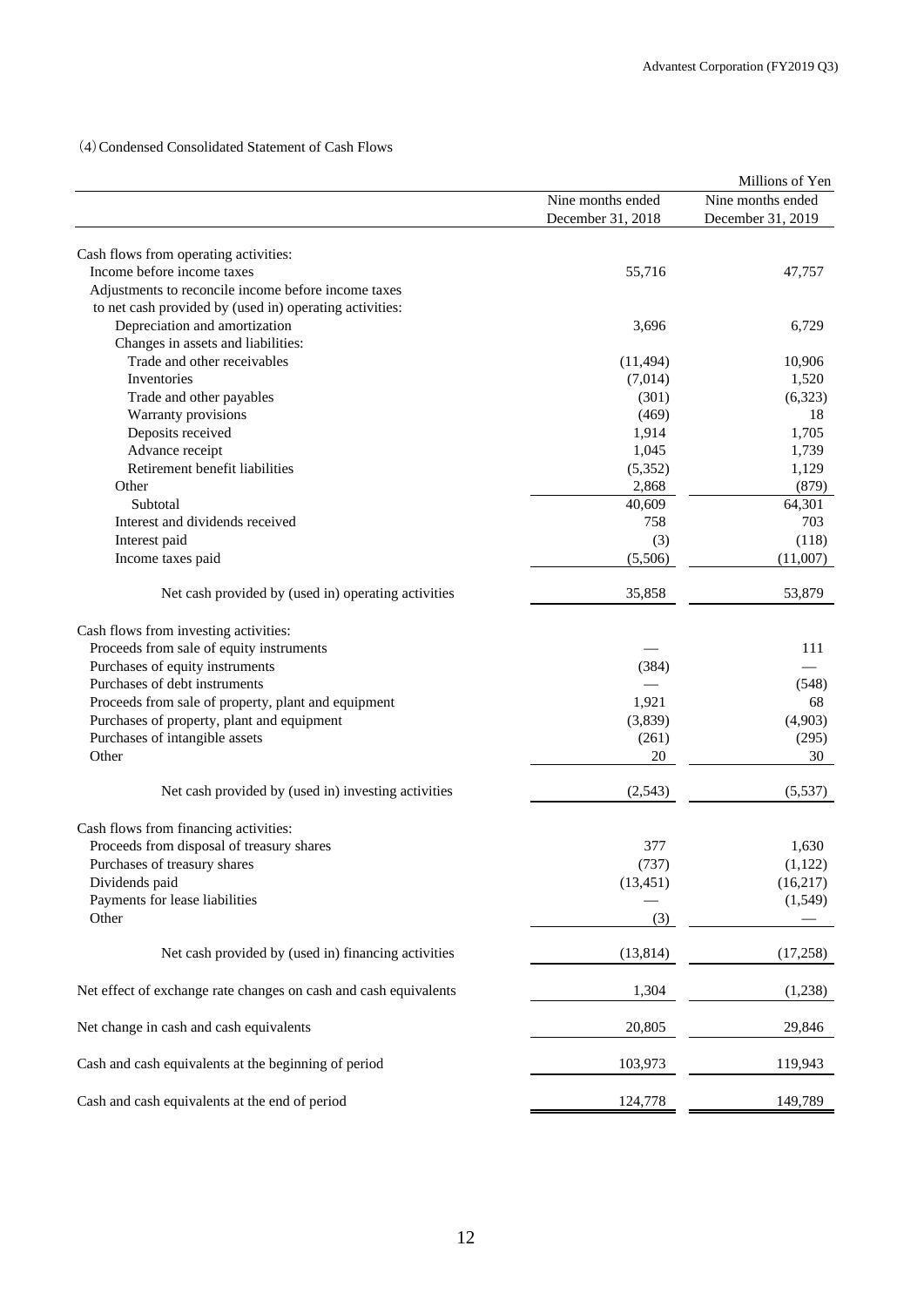(5) Notes to the Condensed Consolidated Financial Statements

(Notes on Going Concern): None

(Changes in Accounting Policies)

### IFRS 16: Leases

Advantest has adopted IFRS 16 "Leases" from the first quarter of the fiscal year ending March 31, 2020.

To apply IFRS 16, Advantest used the cumulative effect transition method which is recognizing the cumulative effect of applying the new standard at the beginning of the year of initial application.

In transitioning to IFRS16, Advantest has chosen the practical expedient detailed in paragraph C3 of IFRS 16 and grandfathered its assessments of whether contracts contain leases under IAS 17 "Leases" and IFRIC 4 "Determining whether an Arrangement contains a Lease."

Advantest, as a lessee, recognized right-of-use assets and lease liabilities at the date of initial application for leases previously classified as an operation leases applying IAS 17. These lease liabilities have been measured at the present value of the remaining lease payments, discounted using the lessee's incremental borrowing rate at the date of initial application.

Right-of-use assets recognized at the date of initial application in the condensed consolidated statement of financial position amount to (Y) 10,344 million.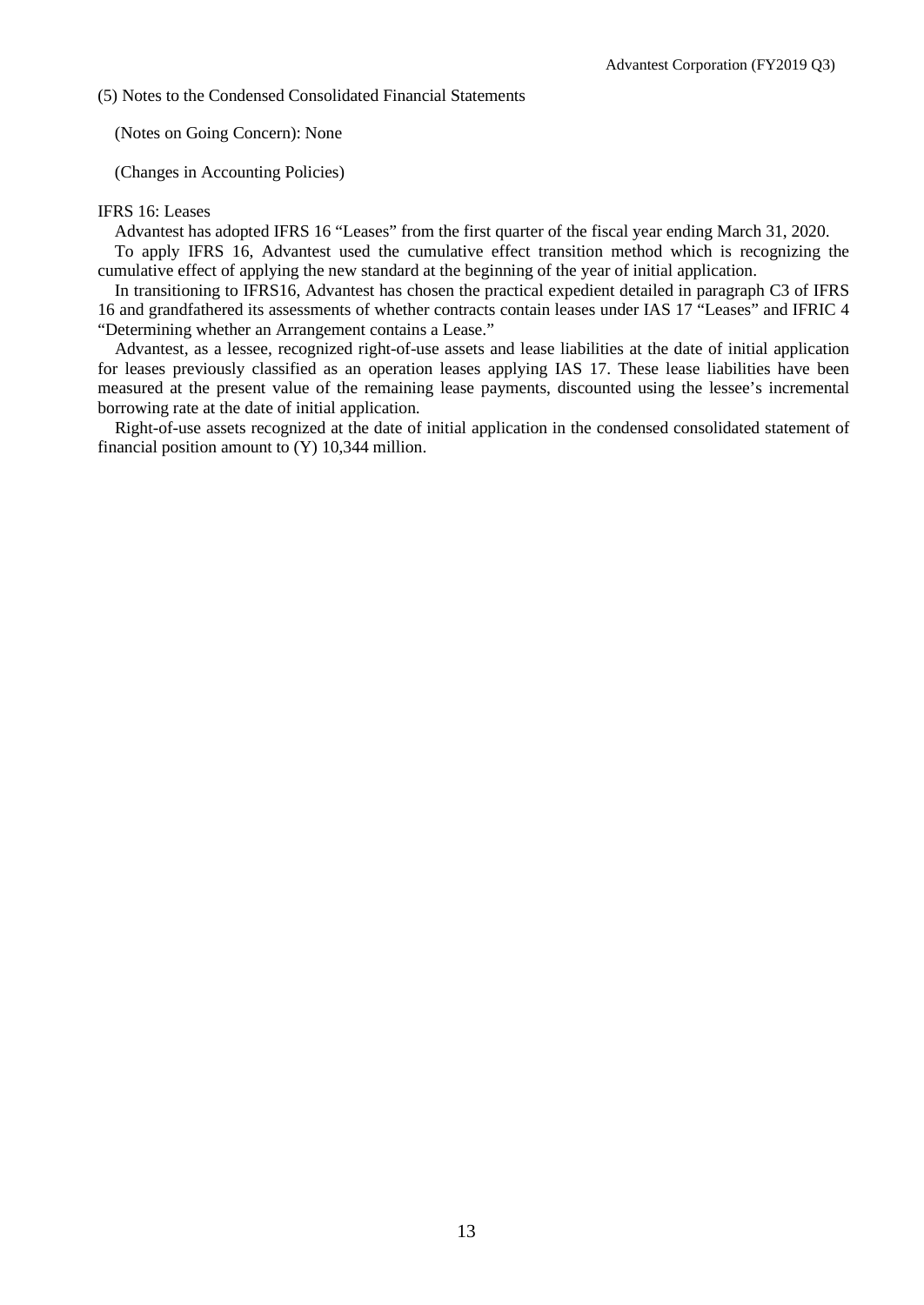# (Segment Information)

### Nine months ended December 31, 2018 Millions of Yen

|                                                                                               | Semiconductor<br>and Component<br><b>Test System</b><br><b>Business</b> | Mechatronics<br>System<br><b>Business</b> | Services.<br>Support and<br>Others | Elimination<br>and Corporate | Consolidated |
|-----------------------------------------------------------------------------------------------|-------------------------------------------------------------------------|-------------------------------------------|------------------------------------|------------------------------|--------------|
| Net sales                                                                                     |                                                                         |                                           |                                    |                              |              |
| Net sales to unaffiliated customers                                                           | 161,852                                                                 | 32,399                                    | 24,246                             |                              | 218,497      |
| Inter-segment sales                                                                           |                                                                         |                                           |                                    |                              |              |
| Total                                                                                         | 161,852                                                                 | 32,399                                    | 24,246                             |                              | 218,497      |
| Segment income (loss)<br>(operating income (loss) before<br>share-based compensation expense) | 51,074                                                                  | 1,074                                     | 4,438                              | (1,794)                      | 54,792       |
| Adjustment:<br>Share-based compensation expense                                               |                                                                         |                                           |                                    |                              | (326)        |
| Operating income                                                                              |                                                                         |                                           |                                    |                              | 54,466       |
| Financial income                                                                              |                                                                         |                                           |                                    |                              | 1,317        |
| Financial expenses                                                                            |                                                                         |                                           |                                    |                              | (67)         |
| Income before income taxes                                                                    |                                                                         |                                           |                                    |                              | 55,716       |

# Nine months ended December 31, 2019 Millions of Yen

|                                                                                               | Semiconductor<br>and Component<br><b>Test System</b> | Mechatronics<br>System<br><b>Business</b> | Services,<br>Support and<br>Others | Elimination<br>and Corporate | Consolidated |
|-----------------------------------------------------------------------------------------------|------------------------------------------------------|-------------------------------------------|------------------------------------|------------------------------|--------------|
|                                                                                               | <b>Business</b>                                      |                                           |                                    |                              |              |
| Net sales                                                                                     |                                                      |                                           |                                    |                              |              |
| Net sales to unaffiliated customers                                                           | 152,208                                              | 26,070                                    | 29,390                             |                              | 207,668      |
| Inter-segment sales                                                                           | 10                                                   |                                           | 9                                  | (19)                         |              |
| Total                                                                                         | 152,218                                              | 26,070                                    | 29,399                             | (19)                         | 207,668      |
| Segment income (loss)<br>(operating income (loss) before<br>share-based compensation expense) | 52,056                                               | (1,581)                                   | 3,732                              | (6, 438)                     | 47,769       |
| Adjustment:<br>Share-based compensation expense                                               |                                                      |                                           |                                    |                              | (638)        |
| Operating income                                                                              |                                                      |                                           |                                    |                              | 47,131       |
| Financial income                                                                              |                                                      |                                           |                                    |                              | 743          |
| Financial expenses                                                                            |                                                      |                                           |                                    |                              | (117)        |
| Income before income taxes                                                                    |                                                      |                                           |                                    |                              | 47,757       |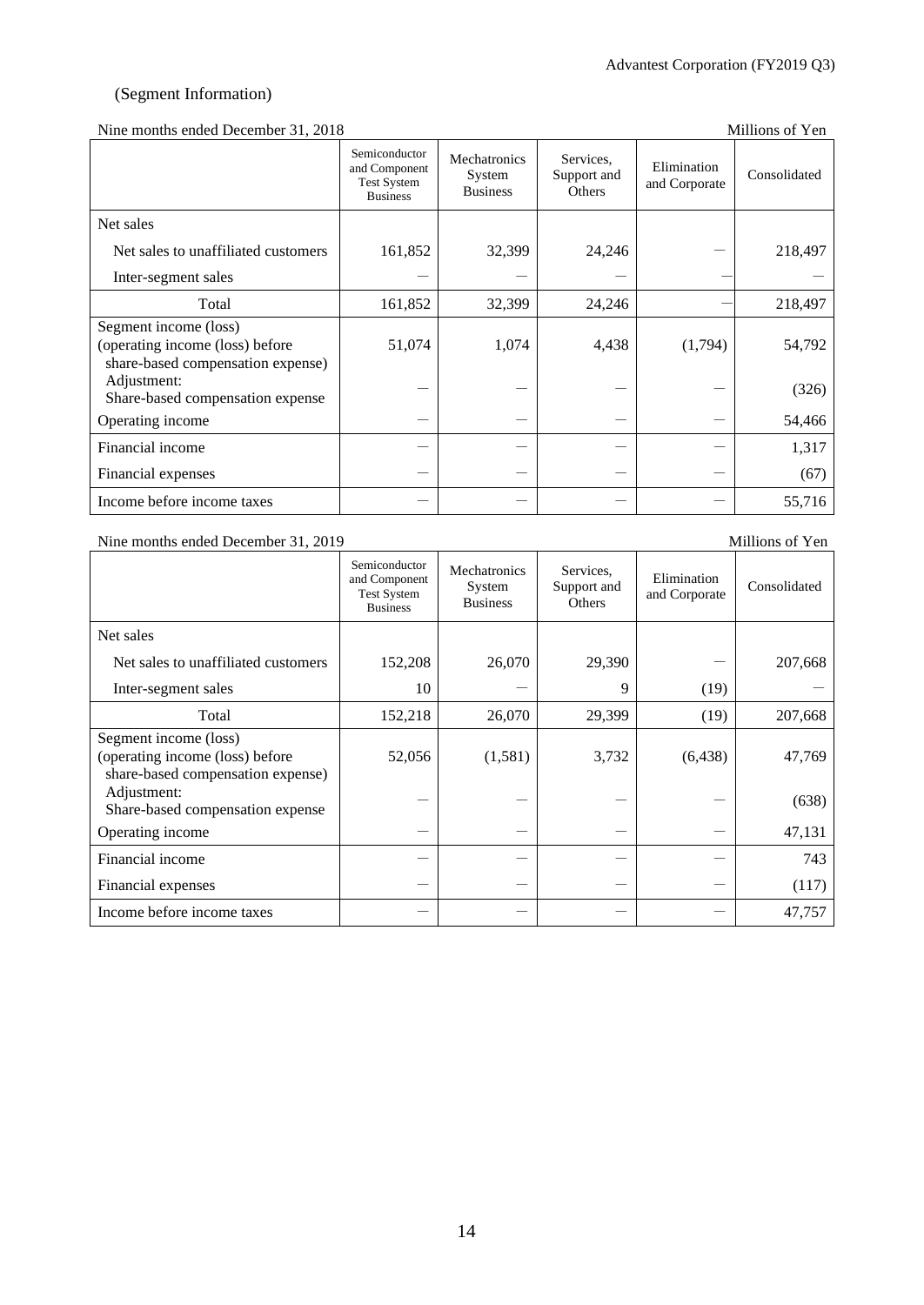### Advantest Corporation (FY2019 Q3)

### Three months ended December 31, 2018 Millions of Yen

|                                                                                               | Semiconductor<br>and Component<br><b>Test System</b><br><b>Business</b> | Mechatronics<br>System<br><b>Business</b> | Services.<br>Support and<br>Others | Elimination<br>and Corporate | Consolidated |
|-----------------------------------------------------------------------------------------------|-------------------------------------------------------------------------|-------------------------------------------|------------------------------------|------------------------------|--------------|
| Net sales                                                                                     |                                                                         |                                           |                                    |                              |              |
| Net sales to unaffiliated customers                                                           | 56,723                                                                  | 10,643                                    | 7,554                              |                              | 74,920       |
| Inter-segment sales                                                                           |                                                                         |                                           |                                    |                              |              |
| Total                                                                                         | 56,723                                                                  | 10,643                                    | 7,554                              |                              | 74,920       |
| Segment income (loss)<br>(operating income (loss) before<br>share-based compensation expense) | 18,826                                                                  | 528                                       | 791                                | 706                          | 20,851       |
| Adjustment:<br>Share-based compensation expense                                               |                                                                         |                                           |                                    |                              | (148)        |
| Operating income                                                                              |                                                                         |                                           |                                    |                              | 20,703       |
| Financial income                                                                              |                                                                         |                                           |                                    |                              | 271          |
| Financial expenses                                                                            |                                                                         |                                           |                                    |                              | (355)        |
| Income before income taxes                                                                    |                                                                         |                                           |                                    |                              | 20,619       |

#### Three months ended December 31, 2019 Millions of Yen

Semiconductor and Component Test System Business Mechatronics System Business Services, Support and **Others** Elimination Elimination<br>and Corporate Consolidated Net sales Net sales to unaffiliated customers  $\begin{vmatrix} 49,292 & 10,084 & 10,541 & -1 & 69,917 \end{vmatrix}$ Inter-segment sales  $-$  8 (8) Total 10,084 10,549 (8) 69,917 Segment income (loss) (operating income (loss) before share-based compensation expense) 15,700 (28) 1,615 (2,795) 14,492 Adjustment:  $S<sub>bare</sub>$ -based compensation expense  $(239)$ Operating income  $14.253$ Financial income - - - - 267 Financial expenses  $(42)$ Income before income taxes  $14.478$ 

(Notes)

1. Advantest uses the operating income (loss) before share-based compensation expense for management's analysis of business segment results.

2. Share-based compensation expense represents expenses for stock options and performance-based stock remuneration expense.

3. Segment income (loss) is presented on the basis of operating income (loss) before share-based compensation expense.

4. Inter-segment sales are based on market prices.

5. Adjustments to segment income (loss) in Corporate principally represent corporate general and administrative expenses and research and development expenses related to fundamental research activities that are not allocated to operating segments.